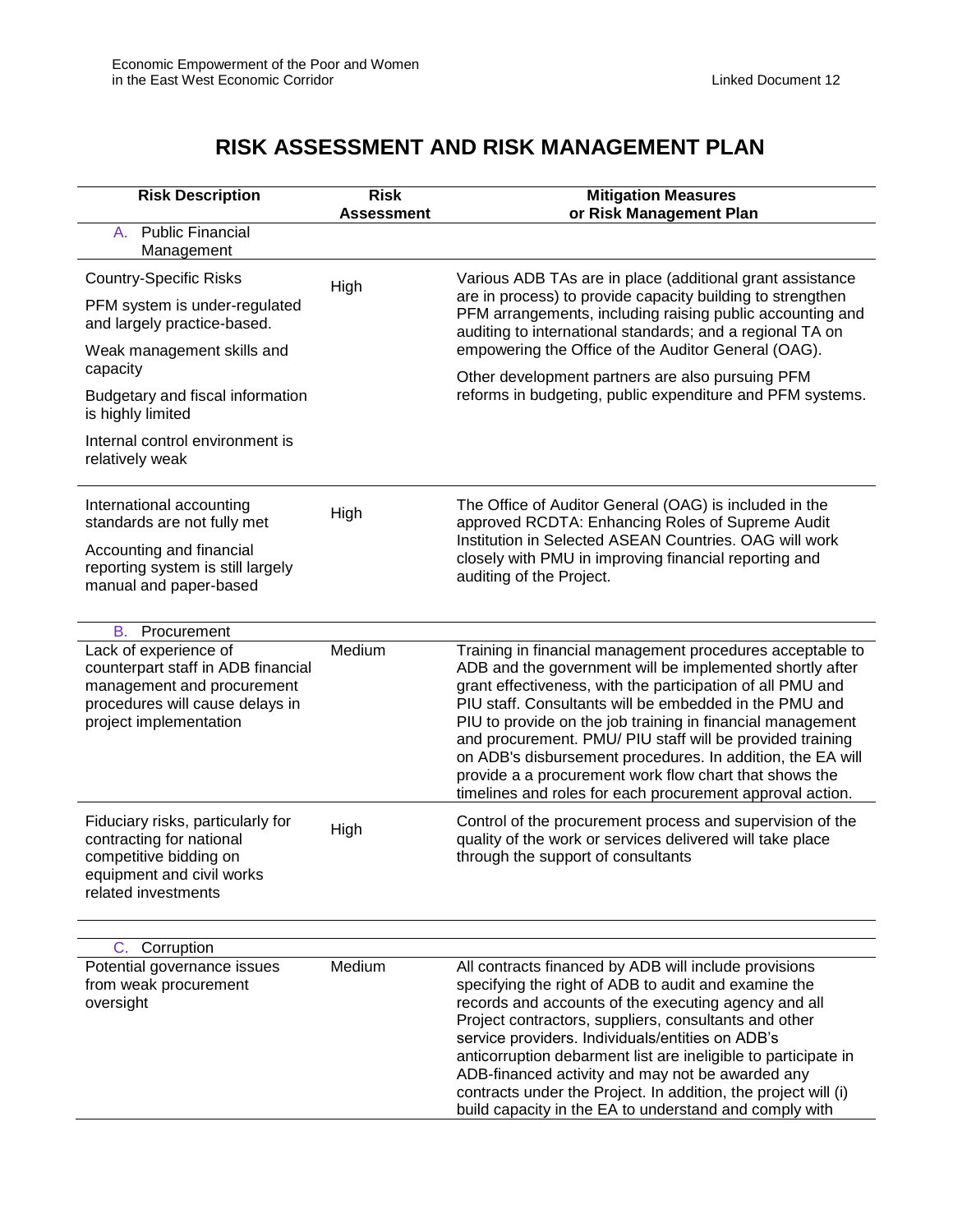|                                                                                                                      |        | ADB and government procedures as outlined in the PAM<br>and (ii) widely publicize in communities in the project area<br>the existence of ADB's Office of Anticorruption and Integrity<br>as the initial point of contact for allegations of fraud,<br>corruption, and abuse in ADB-financed projects. A project<br>website will be developed to disclose information about<br>project matters, including procurement. To encourage more<br>stakeholder vigilance as well as ensure greater<br>accountability, a task force will be set up in the EA to<br>receive and resolve grievances or act upon stakeholders'<br>reports of irregularities. |
|----------------------------------------------------------------------------------------------------------------------|--------|--------------------------------------------------------------------------------------------------------------------------------------------------------------------------------------------------------------------------------------------------------------------------------------------------------------------------------------------------------------------------------------------------------------------------------------------------------------------------------------------------------------------------------------------------------------------------------------------------------------------------------------------------|
| D. Other risks                                                                                                       |        |                                                                                                                                                                                                                                                                                                                                                                                                                                                                                                                                                                                                                                                  |
|                                                                                                                      |        |                                                                                                                                                                                                                                                                                                                                                                                                                                                                                                                                                                                                                                                  |
| The lack of appointment of the<br>required counterpart staff                                                         | Low    | Roles and responsibilities of the PMU and PIU along with<br>minimum staff requirements and their job descriptions have<br>been prepared. Gender targets have been agreed as per<br>the gender action plan and grant covenants.                                                                                                                                                                                                                                                                                                                                                                                                                   |
|                                                                                                                      |        |                                                                                                                                                                                                                                                                                                                                                                                                                                                                                                                                                                                                                                                  |
| Sustainability and O&M of<br>infrastructure assets is not<br>implemented effectively                                 | Medium | The infrastructure assets will be managed through a Public,<br>Private and Community Partnership model (PPCP).<br>Management, operation and maintenance plans with<br>sustainable finance mechanisms will be prepared for both<br>the facilities. Entities and staff tasked with O&M will be<br>provided with capacity building and training                                                                                                                                                                                                                                                                                                     |
| Inadequate coordination with key                                                                                     | Low    | The project's National Steering Committee with high level                                                                                                                                                                                                                                                                                                                                                                                                                                                                                                                                                                                        |
| government stakeholders/<br>ministries for the delivery of<br>project activities and outputs                         |        | representation of key ministries is aimed to provide<br>planning, coordination, review and monitoring oversight.<br>The project implementation arrangements also clearly<br>outline the roles and responsibilities of the PIU as well as<br>the key multi-sector implementing agencies at the state<br>level.                                                                                                                                                                                                                                                                                                                                    |
|                                                                                                                      |        |                                                                                                                                                                                                                                                                                                                                                                                                                                                                                                                                                                                                                                                  |
| Retailers will not be willing to<br>pay the rent for the shops in the<br>market                                      | Low    | Infrastructure design considers affordability and willingness<br>to pay based on the value chain and social assessments<br>undertaken during project preparation. Rents are based on<br>the retailers and CSO interviews. In addition, the project<br>design includes resources for technical and business<br>development training along with support for a "Made in<br>Mon" branding initiative, to support the development of<br>quality products aligned with local and tourist markets,<br>business growth and to increase sales and corresponding<br>profits.                                                                               |
| Potential coordination issues<br>with local CSOs, women's<br>groups, BDS service providers<br>and other stakeholders | Low    | The project undertook consultations with a number of<br>stakeholders in Mon state including, CSOs, DPs, tourism<br>sector representatives, retailers, traders and entrepreneurs.<br>The project ensures that bi-annual review and planning<br>meetings will be attended by relevant CSOs, DPs and other<br>stakeholders directly collaborating and implementing the<br>project activities to ensure smooth implementation and<br>greater coordination and synergy of efforts.                                                                                                                                                                    |
| Buddhist nationalist drive/ race<br>protection movement may<br>hamper a project on women's<br>empowerment.           | Low    | The project has built in awareness raising seminars as well<br>as ongoing consultations throughout implementation, for<br>explaining in detail to community men and women and key<br>stakeholders in project sites the detailed design of the<br>project and the benefits to be derived by both men and                                                                                                                                                                                                                                                                                                                                          |